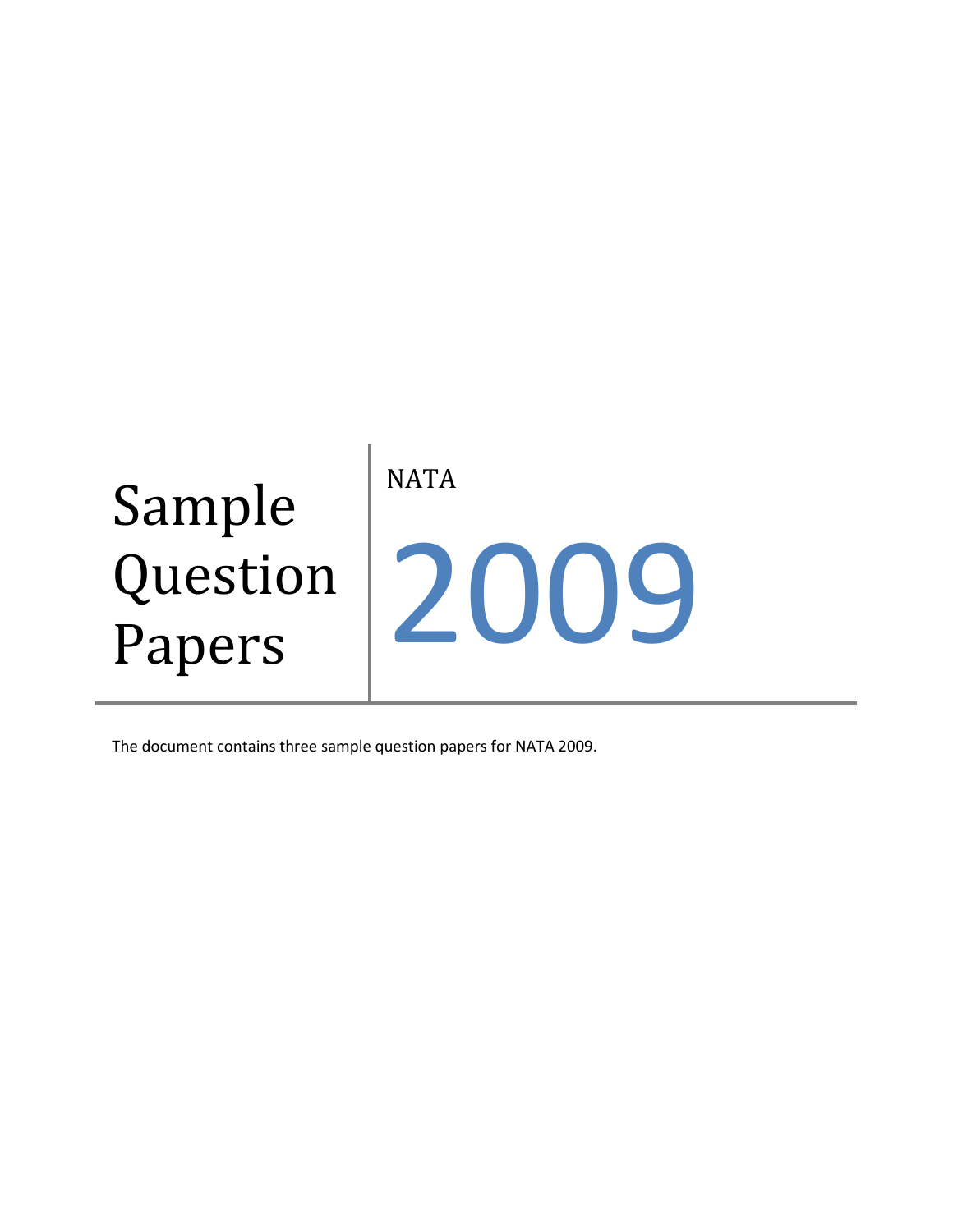|                                                                         | <b>National Aptitude Test in Architecture</b>                                                                                                                                                                                                                                                                     |     |                                                                  |                                                                                                                                                                                     |    |  |  |  |
|-------------------------------------------------------------------------|-------------------------------------------------------------------------------------------------------------------------------------------------------------------------------------------------------------------------------------------------------------------------------------------------------------------|-----|------------------------------------------------------------------|-------------------------------------------------------------------------------------------------------------------------------------------------------------------------------------|----|--|--|--|
| DHBGDFG-NSK001-20090099<br><b>NSK001: Dummy College of Architecture</b> |                                                                                                                                                                                                                                                                                                                   |     |                                                                  |                                                                                                                                                                                     |    |  |  |  |
|                                                                         | <b>Name of Candidate</b><br><b>Appointment ID</b><br><b>Total Marks</b>                                                                                                                                                                                                                                           | 100 | <b>Candidate ID</b><br>Date of generation<br><b>Time Allowed</b> | 2 Hours 10 Minutes                                                                                                                                                                  |    |  |  |  |
| 1                                                                       | 50<br>Imagine that your size has been reduced significantly and you are standing in a pencil box that<br>has three pencils, one sharpener, and one compass, one small piece of paper, one eraser and<br>one fountain pen.<br>Draw what you would see standing inside the pencil box with the lid of the box open. |     |                                                                  |                                                                                                                                                                                     |    |  |  |  |
| 2                                                                       | Draw a visually appealing composition using the five given shapes and colour<br>it using four<br>colours. You can use any shape more than once. However each shape has to be used at least<br>once.                                                                                                               |     |                                                                  |                                                                                                                                                                                     | 25 |  |  |  |
| 3                                                                       | composition.                                                                                                                                                                                                                                                                                                      |     |                                                                  | Make an interesting three dimensional stable composition using three bottles, two balls and<br>one lampshade in the space provided. Also show the effect of light and shadow on the | 25 |  |  |  |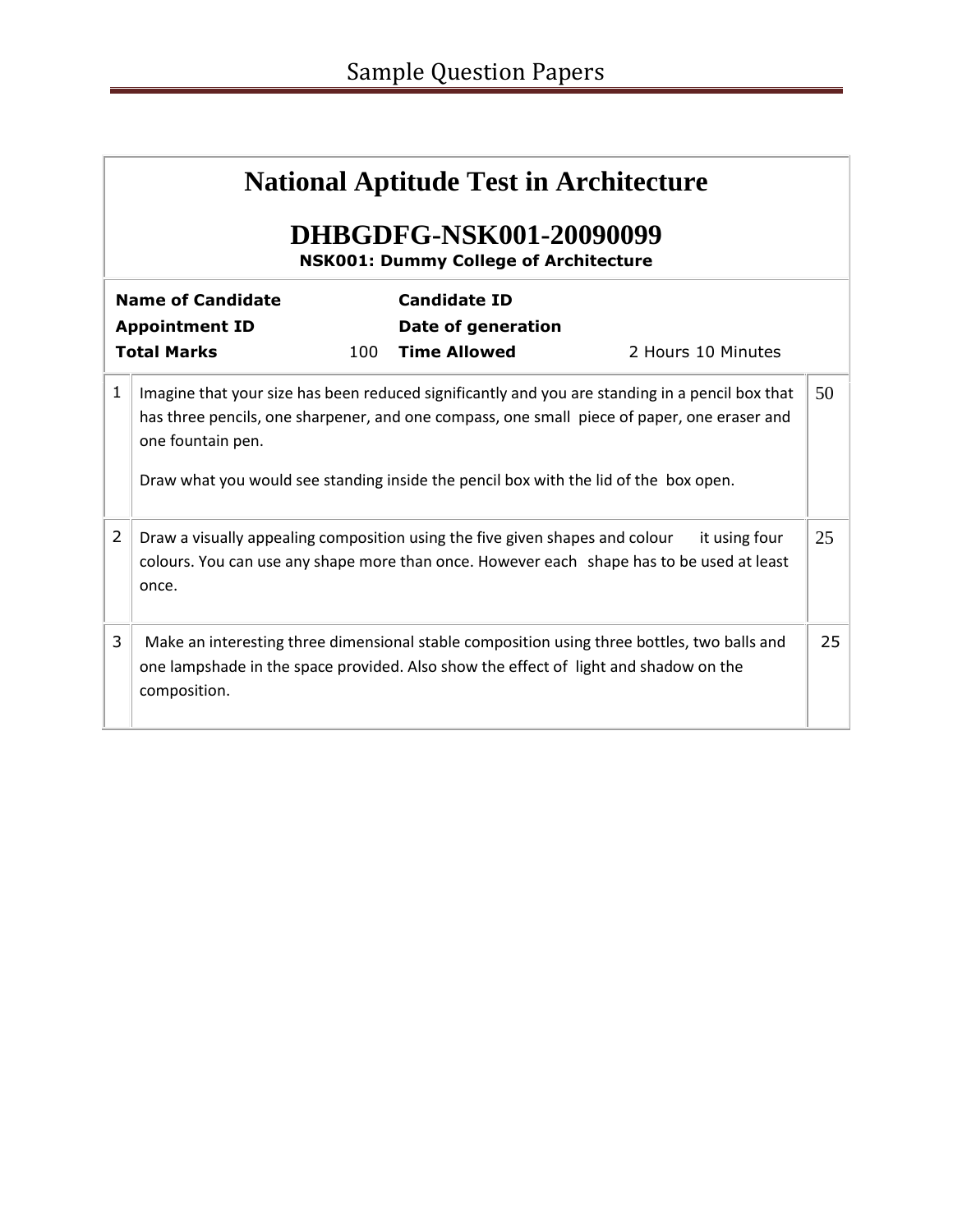## **National Aptitude Test in Architecture**

## **DHBGDFG-NSK001-20090099**

**NSK001: Dummy College of Architecture**

|   | <b>Name of Candidate</b><br><b>Appointment ID</b><br><b>Total Marks</b>                 | 100 | <b>Candidate ID</b><br>Date of generation<br><b>Time Allowed</b>                                                                                            |               | 2 Hours 10 Minutes            |    |
|---|-----------------------------------------------------------------------------------------|-----|-------------------------------------------------------------------------------------------------------------------------------------------------------------|---------------|-------------------------------|----|
| 1 | appropriate pencil as a medium.                                                         |     | From a balcony of your fourth floor apartment you are looking at a small<br>worship surrounded by a garden. Depict the scenario on a busy sunny day. Use an |               | place<br>.of                  | 50 |
| 2 | appealing composition without overlapping the pieces and<br>in a medium of your choice. |     | Using in desired numbers, the basic geometric shapes found in a bicycle, make a visually                                                                    |               | colour it using three colours | 25 |
| 3 | cubes to create a show piece that can be displayed in your                              |     | Sixteen wooden cubes in four different colours are available with you. Make                                                                                 | drawing room. | use of these                  | 25 |